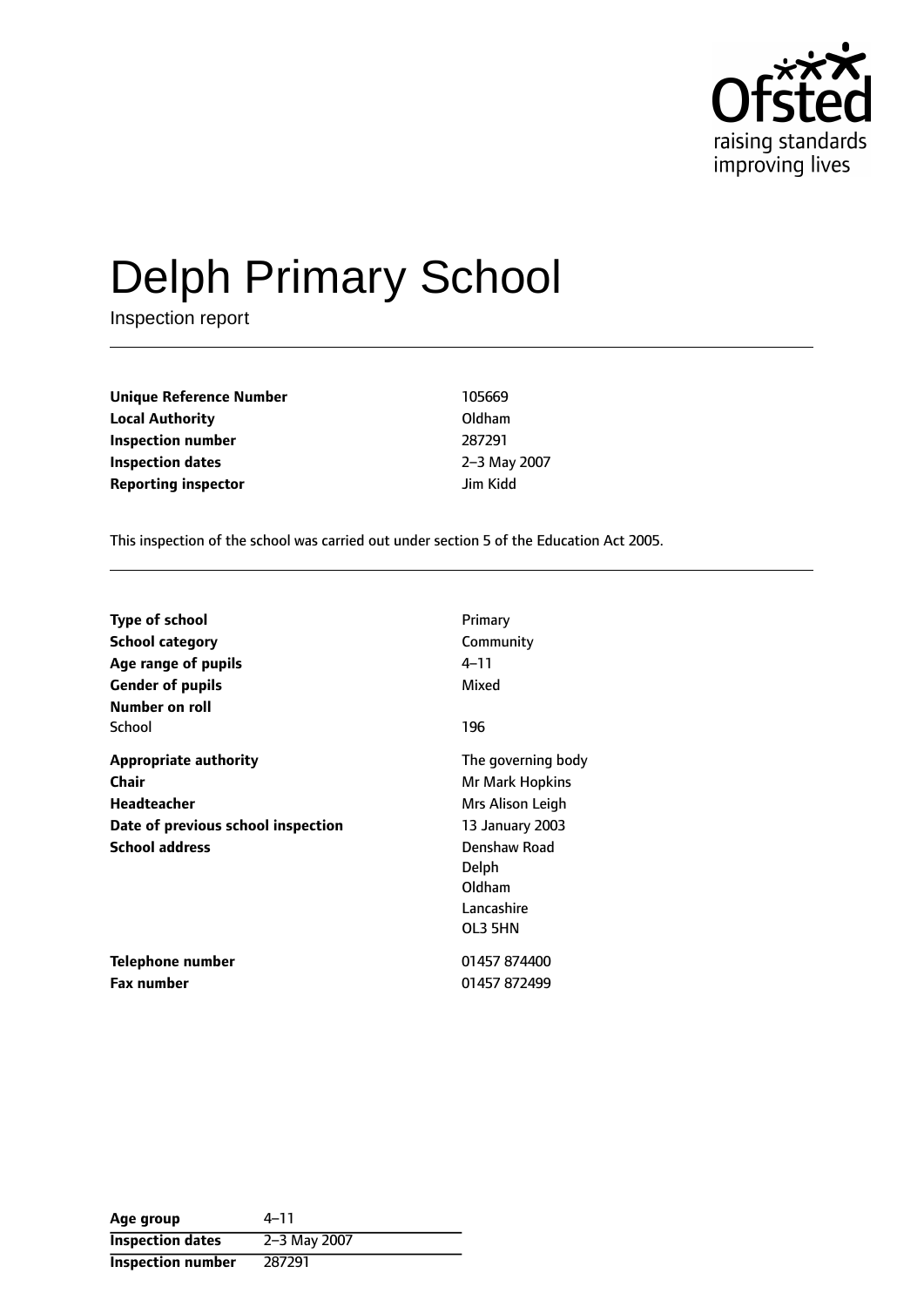.

© Crown copyright 2007

#### Website: www.ofsted.gov.uk

This document may be reproduced in whole or in part for non-commercial educational purposes, provided that the information quoted is reproduced without adaptation and the source and date of publication are stated.

Further copies of this report are obtainable from the school. Under the Education Act 2005, the school must provide a copy of this report free of charge to certain categories of people. A charge not exceeding the full cost of reproduction may be made for any other copies supplied.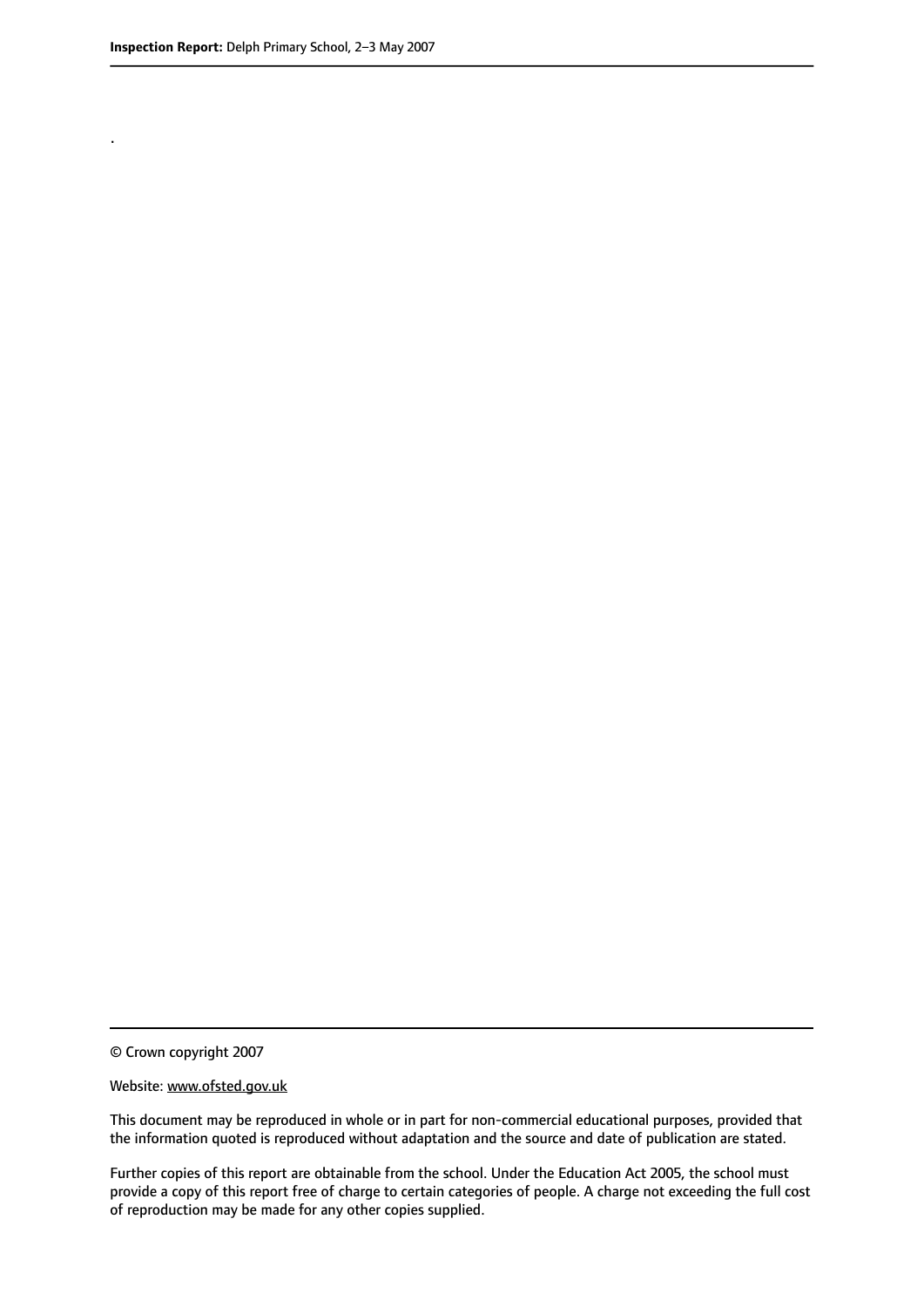# **Introduction**

The inspection was carried out by two Additional Inspectors.

#### **Description of the school**

This smaller than average school is situated on the edge of Saddleworth Moor and serves a mixed residential area of privately owned and council housing. The proportion of pupils eligible for free school meals is low. Most pupils are of White British heritage and few have English as an additional language. The number of pupils with learning difficulties and/or disabilities is well below average. Delph Primary holds Eco-Link Silver status and was the first school in the borough of Oldham to achieve the Healthy Schools Stage 3 Award.

## **Key for inspection grades**

| Grade 1 | Outstanding  |
|---------|--------------|
| Grade 2 | Good         |
| Grade 3 | Satisfactory |
| Grade 4 | Inadequate   |
|         |              |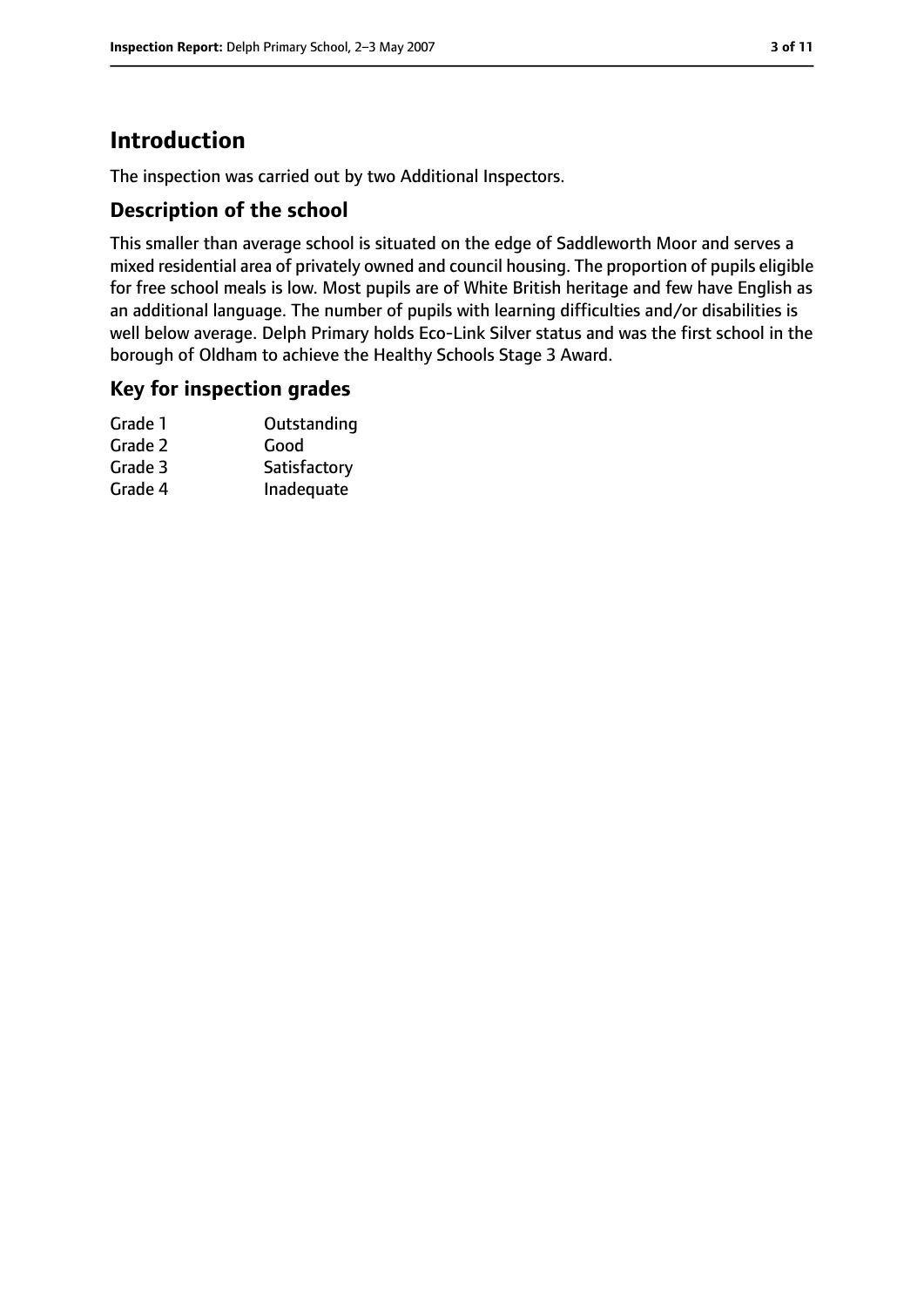# **Overall effectiveness of the school**

#### **Grade: 2**

Delph Primary School's commitment to the pupils in its care is summed up by its mission statement: 'To be the best that we can be!' To this end, teachers provide an excellent curriculum, all elements of which lead to pupils' outstanding personal development. Their academic progress is good, too, and they reach above average standards by the time they leave for secondary education. Without any doubt, this is a good and rapidly improving school. It has improved well since the previous inspection, has good capacity to improve further and provides good value for money.

Children in the Reception class get a good start to their school careers and learn quickly both to work in teams and to take responsibility for their own progress. Their enjoyment of school is reinforced by the support they receive from older pupils, who are delighted to be given the chance to help them. These younger pupils continue to achieve well in Years 1 and 2, but they currently reach higher standards in reading and writing than they do in mathematics. In Key Stage 2, pupils reach above average levels of attainment, and the quality of their creative writing is much higher than that usually found. In all years, pupils respond to good teaching, behave very well and are very keen to make contributions in class.

Members of the school and class councils are encouraged to offer their opinions on how their school may be improved and, as they work towards the Eco-Link Green Flag Award, pupils do much to care for the immediate environment. The local community too benefits from the pupils' work: music is a very important part of school life and the choir and brass band give annual concerts in the neighbourhood and beyond. Pupils are confident yet modest and display an enviable social conscience. They have a keen awareness of faiths and cultures different to their own and their support for a wide range of charities is a byword in the community.

Good levels of care permeate the school and adults work hard to make sure that all pupils, irrespective of their ability and aspirations, can take full advantage of what the curriculum has to offer. Pupils with learning difficulties and/or disabilities are encouraged to believe in themselves and, like their peers, to take part in the excellent variety of enrichment activities. From the thriving breakfast club to the sports coaching as part of the 'Unity in the Community' scheme, the school is alive with activity, joy and laughter both before formal lessons begin and well after they end.

Leadership and management are good but, because teachers believe that nothing is ever perfect, they occasionally underestimate the quality of the school's provision. Middle leaders are enthusiastic about their subjects, but do not monitor teaching and learning as effectively as they might. However, teamwork among all adults is of the essence and staff morale is high as a result of their belief that their views are encouraged, listened to and acted upon by senior leaders. As staff say, 'There is no place for us and them in our school.' The dedicated headteacher has the well-being of both pupils and staff uppermost in her mind. Parents agree and add, 'Delph Primary School provides a welcoming, nurturing and inclusive education. Staff are always accessible and listen to any concerns we may have.' The inspection team is aware that pupils, parents and staff are very proud of each other and of their school. They have every right to be.

## **What the school should do to improve further**

• Raise standards in mathematics in Key Stage 1.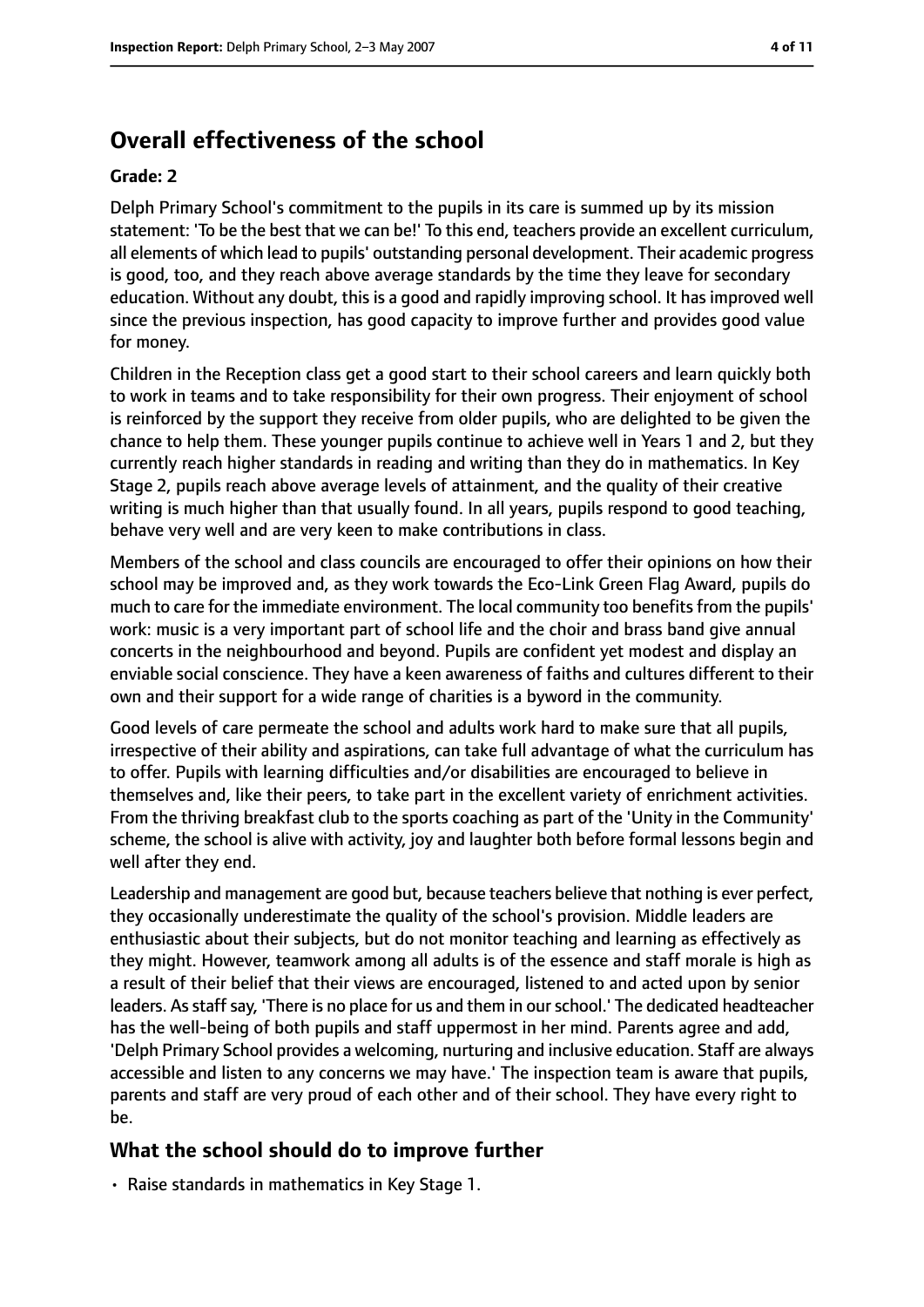• Provide subject leaders with more opportunities to monitor the quality of teaching and learning in their curriculum areas.

# **Achievement and standards**

#### **Grade: 2**

Pupils enter the Foundation Stage with skills which are broadly average for their age and they make good progress across the school to reach above average standards by the end of Year 6. The strong focus on teamwork and independent learning in the Reception class leads to children achieving particularly well in communication, language and literacy and in their personal, social and emotional development. They use computers with a skill which belies their years. Pupils continue to make good progress in Key Stage 1, but their performance in mathematics does not match their standards in reading and writing. Attainment in English, mathematics and science is consistently above average by the end of Key Stage 2 and pupils produce creative writing of high quality in both Year 5 and Year 6. Pupils who often find the work difficult and those with particular gifts and talents make the same good progress as others because of the effective support and encouragement they receive from their teachers and teaching assistants.

# **Personal development and well-being**

#### **Grade: 1**

Pupils have positive attitudes to all aspects of their school life. Spiritual, moral, social and cultural development is excellent, and close attention is paid to reinforcing pupils' awareness and understanding of the local culture. This was evident in a dazzling performance of 'A Grand Day Out' by the school's brass band during rehearsals. The partnership with another school in the borough which comprises many pupils from minority ethnic backgrounds promotes interracial awareness and community cohesion very successfully indeed. Behaviour in lessons and in the playground is very good. Pupils feel safe in school and say there is very little bullying but that when it occurs, it is dealt with swiftly and effectively. Pupils enjoy school very much. This is reflected in their above average attendance and eager participation in lessons. They welcome the wide range of extra-curricular activities, especially sport, and recognise that their participation is invaluable in keeping fit. Healthy eating is always on the agenda of the active school and class councils and older pupils who have passed a safe cycling course are allowed to cycle to school. Good academic achievement, the emphasis on pupils' emotional development and the encouragement they receive to work and play together in harmony prepare them well for their future lives.

# **Quality of provision**

## **Teaching and learning**

#### **Grade: 2**

The quality of teaching and learning is good and there are examples of outstanding practice in Key Stage 2. Teachers are always concerned to provide their pupils with experiences which fire their imagination and encourage them to make active contributions in class. In an outstanding Year 5 literacy lesson, for example, the very effective use of images on the interactive whiteboard motivated pupils to produce thought-provoking similes about different kinds of weather patterns. They were visibly moved when they saw a close-up of the eye of a hurricane and also frost patterns on glass. Pupils behave impeccably and are generally fully engaged in their learning. They work maturely in pairs and groups and are delighted when their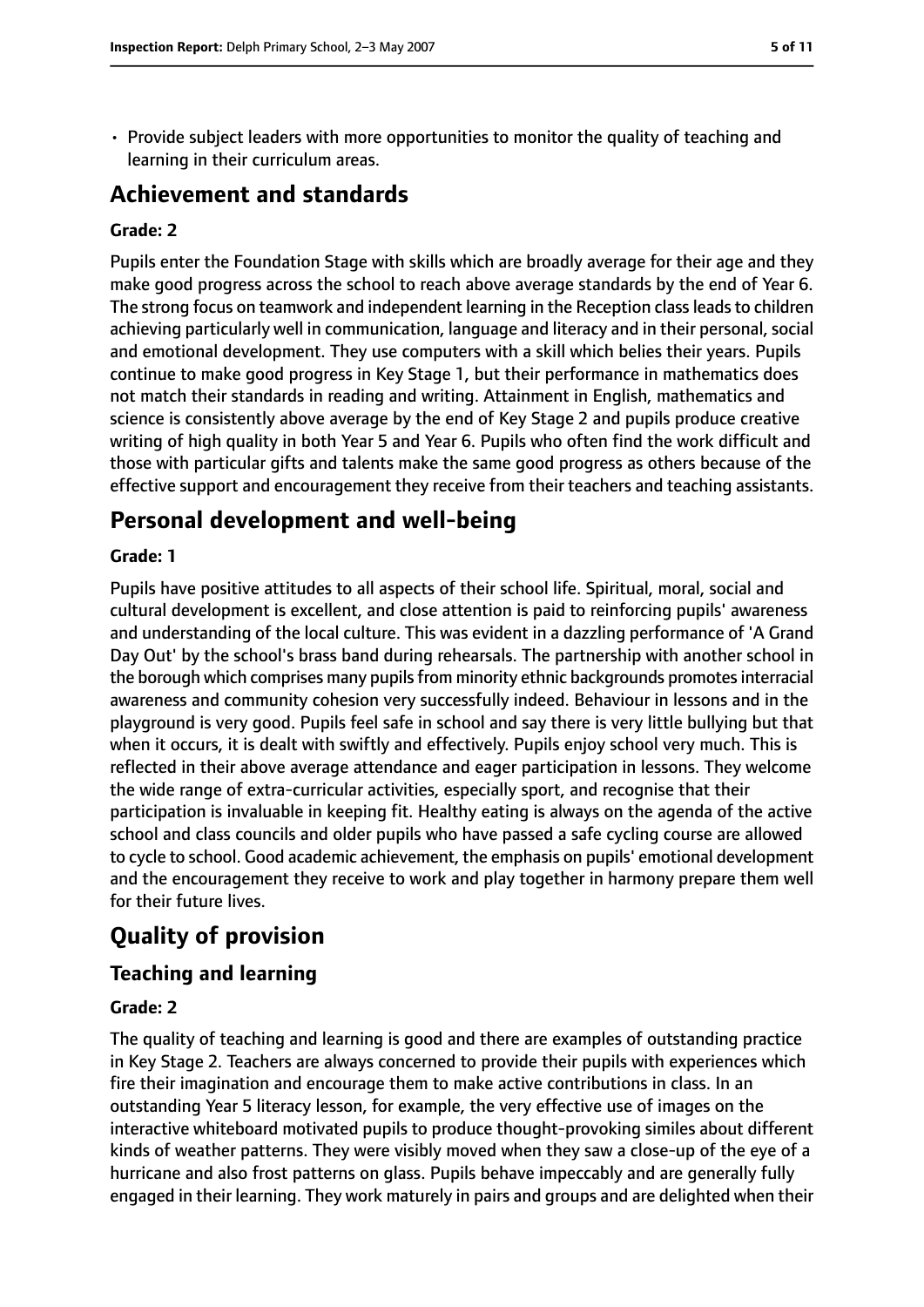classmates achieve success. Adults and pupils treat each other with the utmost dignity and respect: relationships are a major strength. On occasions, teachers direct activities too much and the pace of learning suffers as a result. Similarly, in a minority of lessons some pupils finish early and do not always have sufficiently challenging work to reinforce their understanding.

Teachers track the progress of their pupils closely and any apparent underachievement is identified rapidly and addressed effectively. Marking is generally good, but varies in the extent of advice it gives pupils on how to improve their work.

#### **Curriculum and other activities**

#### **Grade: 1**

The school underestimated the quality of its curriculum, which makes a profound contribution to pupils' personal and academic achievement. Active involvement with other schools in a local creative writing project continues to raise standards in this area. Similarly, the emphasis on topic work, in history and geography for example, ensures that pupils see learning links across the curriculum and enables them to transfer their skills from one subject to another. Music plays a large part in school life and both boys and girls are desperate to become involved in the choir, which currently comprises almost a quarter of the pupil population. The brass band has an enviable reputation within the borough and 'Band on Tour' performs annual concerts at a nearby residential home and at local infant and nursery schools. Provision for information and communication technology has improved markedly since the last inspection and displays on the corridor and in classrooms show how effectively pupils can use a wide range of quite complex software. Modern languages, too, are an important part of school life and native speakers from both France and Germany deliver lessons on a weekly basis.

There is an outstanding range of extra-curricular activities, including sport, and pupils speak highly of their work within the Eco initiative, which they say 'helps us to understand how we can take better care of our school environment'.

#### **Care, guidance and support**

#### **Grade: 2**

In the words of parents, 'The school works hard to produce well rounded, polite and considerate children.' Indeed, care, guidance and support are good and lead to excellent behaviour and positive attitudes. Adults working in the school are very good role models through the ways that they interact with each other and with the pupils themselves. Older pupils support younger ones and take on these responsibilities willingly and eagerly. Pupils with learning difficulties and/or disabilities and those identified as vulnerable make good personal and academic progress because of the encouragement they receive from their teachers and teaching assistants. The comprehensive programme of personal, social, health and moral education teaches pupils how to stay healthy and avoid unnecessary risks. Checks on adults working in the school meet statutory requirements and child protection procedures are in place. Risk assessments for school trips and other activities are produced regularly. Pupils' personal achievements in school and beyond are recognised and celebrated. In addition, procedures for tracking their academic progress are robust but there are some inconsistencies in pupils' knowledge of how well they are doing and in what they need to do to improve further.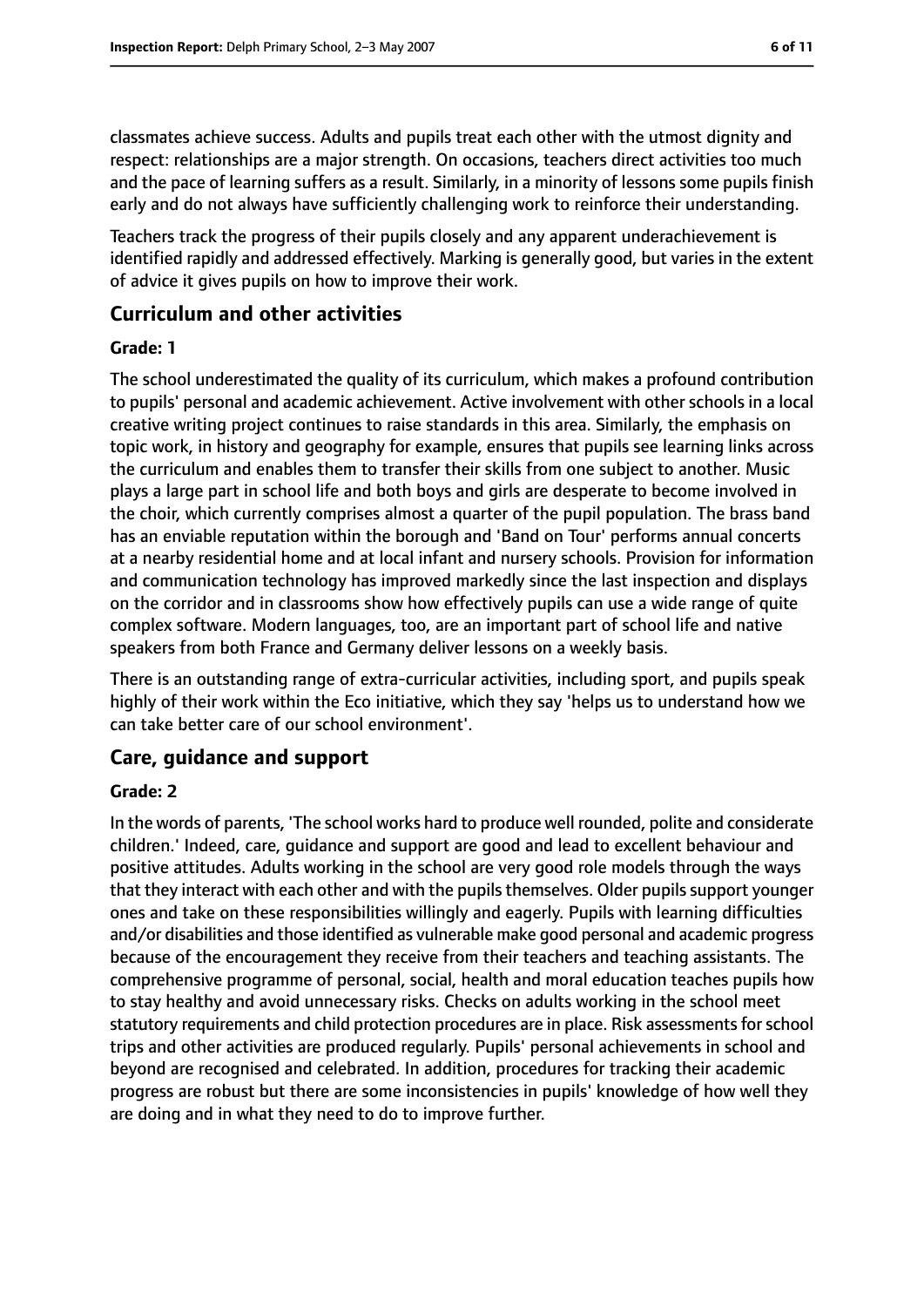## **Leadership and management**

#### **Grade: 2**

Good quality leadership and management are the key factors in ensuring that pupils achieve well academically and make outstanding progress in their personal development. The inspirational headteacher, ably supported by a talented deputy headteacher and management team, gives clear direction for future development and ongoing improvement. Senior leaders monitor and evaluate school performance accurately and in detail, using the information gained to set well founded targets for improvement. Subject coordinators have an increasingly good understanding of the priorities in their curriculum areas, but their knowledge of the strengths and weaknesses in teaching and learning is underdeveloped. However, both teaching and non-teaching staff share a common vision for what the school is about and there is a real sense of teamwork at all levels. As teachers comment, 'The senior leadership supports us, encourages us and makes us feel both valued and valuable.' The school's strong partnership with parents and its outstanding links with other groups and agencies are a testament to its overriding concern: to make sure that all pupils can benefit to the full from everything it offers. The governing body keeps pupils' learning and personal development at the centre of its deliberations and offers the leadership a good level of challenge and support.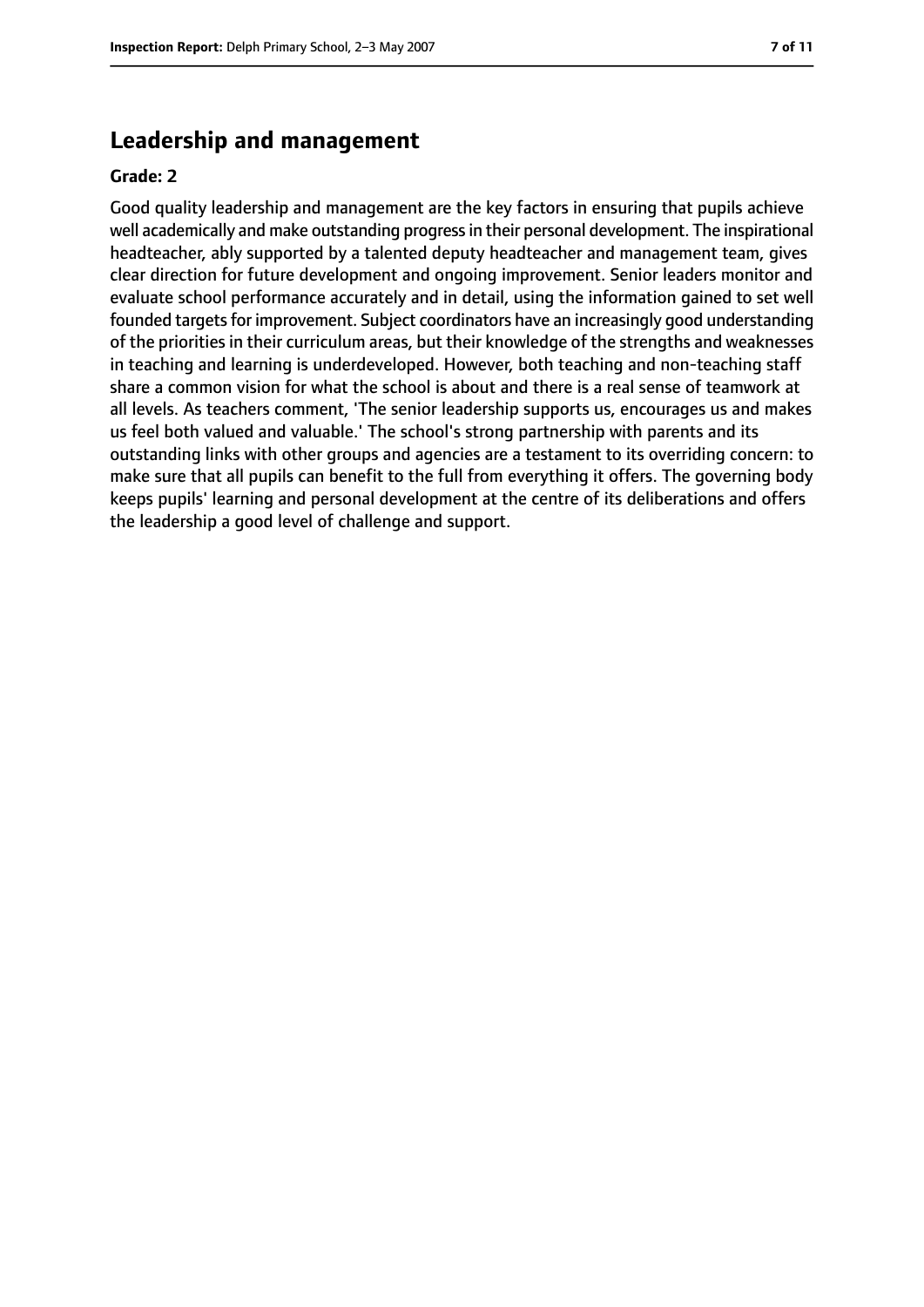**Any complaints about the inspection or the report should be made following the procedures set out in the guidance 'Complaints about school inspection', which is available from Ofsted's website: www.ofsted.gov.uk.**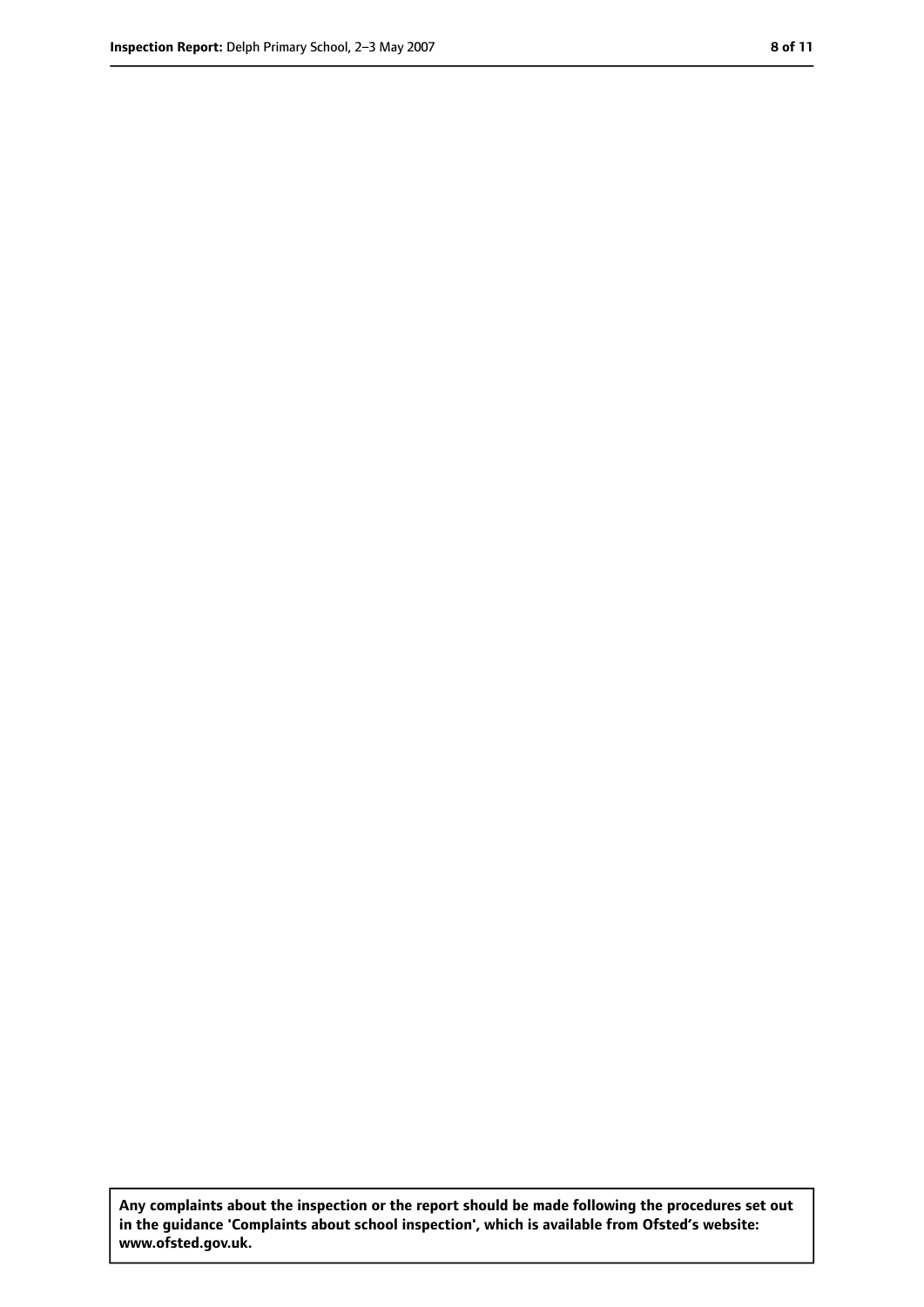# **Inspection judgements**

| Key to judgements: grade 1 is outstanding, grade 2 good, grade 3 satisfactory, and grade 4 | <b>School</b>  |
|--------------------------------------------------------------------------------------------|----------------|
| inadeauate                                                                                 | <b>Overall</b> |

## **Overall effectiveness**

| How effective, efficient and inclusive is the provision of education, integrated<br>care and any extended services in meeting the needs of learners? |     |
|------------------------------------------------------------------------------------------------------------------------------------------------------|-----|
| How well does the school work in partnership with others to promote learners'<br>well-being?                                                         |     |
| The quality and standards in the Foundation Stage                                                                                                    |     |
| The effectiveness of the school's self-evaluation                                                                                                    |     |
| The capacity to make any necessary improvements                                                                                                      |     |
| Effective steps have been taken to promote improvement since the last<br>inspection                                                                  | Yes |

## **Achievement and standards**

| How well do learners achieve?                                                                               |  |
|-------------------------------------------------------------------------------------------------------------|--|
| The standards <sup>1</sup> reached by learners                                                              |  |
| How well learners make progress, taking account of any significant variations between<br>groups of learners |  |
| How well learners with learning difficulties and disabilities make progress                                 |  |

## **Personal development and well-being**

| How good is the overall personal development and well-being of the<br>learners?                                  |  |
|------------------------------------------------------------------------------------------------------------------|--|
| The extent of learners' spiritual, moral, social and cultural development                                        |  |
| The behaviour of learners                                                                                        |  |
| The attendance of learners                                                                                       |  |
| How well learners enjoy their education                                                                          |  |
| The extent to which learners adopt safe practices                                                                |  |
| The extent to which learners adopt healthy lifestyles                                                            |  |
| The extent to which learners make a positive contribution to the community                                       |  |
| How well learners develop workplace and other skills that will contribute to<br>their future economic well-being |  |

## **The quality of provision**

| $\mid$ How effective are teaching and learning in meeting the full range of the $\mid$<br>  learners' needs? |  |
|--------------------------------------------------------------------------------------------------------------|--|
| How well do the curriculum and other activities meet the range of needs<br>$\mid$ and interests of learners? |  |
| How well are learners cared for, quided and supported?                                                       |  |

 $^1$  Grade 1 - Exceptionally and consistently high; Grade 2 - Generally above average with none significantly below average; Grade 3 - Broadly average to below average; Grade 4 - Exceptionally low.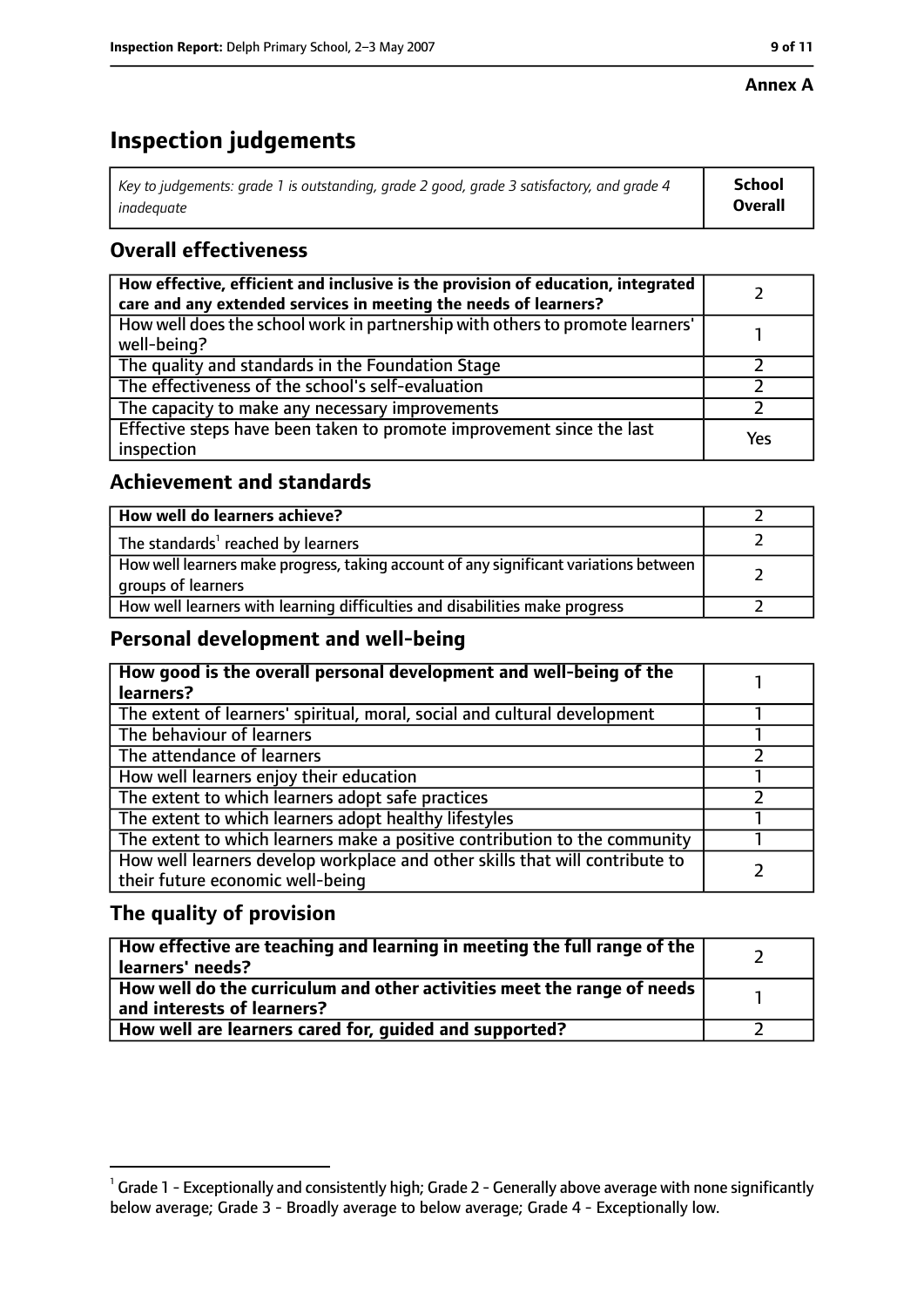# **Leadership and management**

| How effective are leadership and management in raising achievement                                                                              |               |
|-------------------------------------------------------------------------------------------------------------------------------------------------|---------------|
| and supporting all learners?                                                                                                                    |               |
| How effectively leaders and managers at all levels set clear direction leading<br>to improvement and promote high quality of care and education |               |
| How effectively performance is monitored, evaluated and improved to meet<br>challenging targets                                                 |               |
| How well equality of opportunity is promoted and discrimination tackled so<br>that all learners achieve as well as they can                     |               |
| How effectively and efficiently resources, including staff, are deployed to<br>achieve value for money                                          | 7             |
| The extent to which governors and other supervisory boards discharge their<br>responsibilities                                                  | $\mathcal{L}$ |
| Do procedures for safequarding learners meet current government<br>requirements?                                                                | Yes           |
| Does this school require special measures?                                                                                                      | No            |
| Does this school require a notice to improve?                                                                                                   | No            |